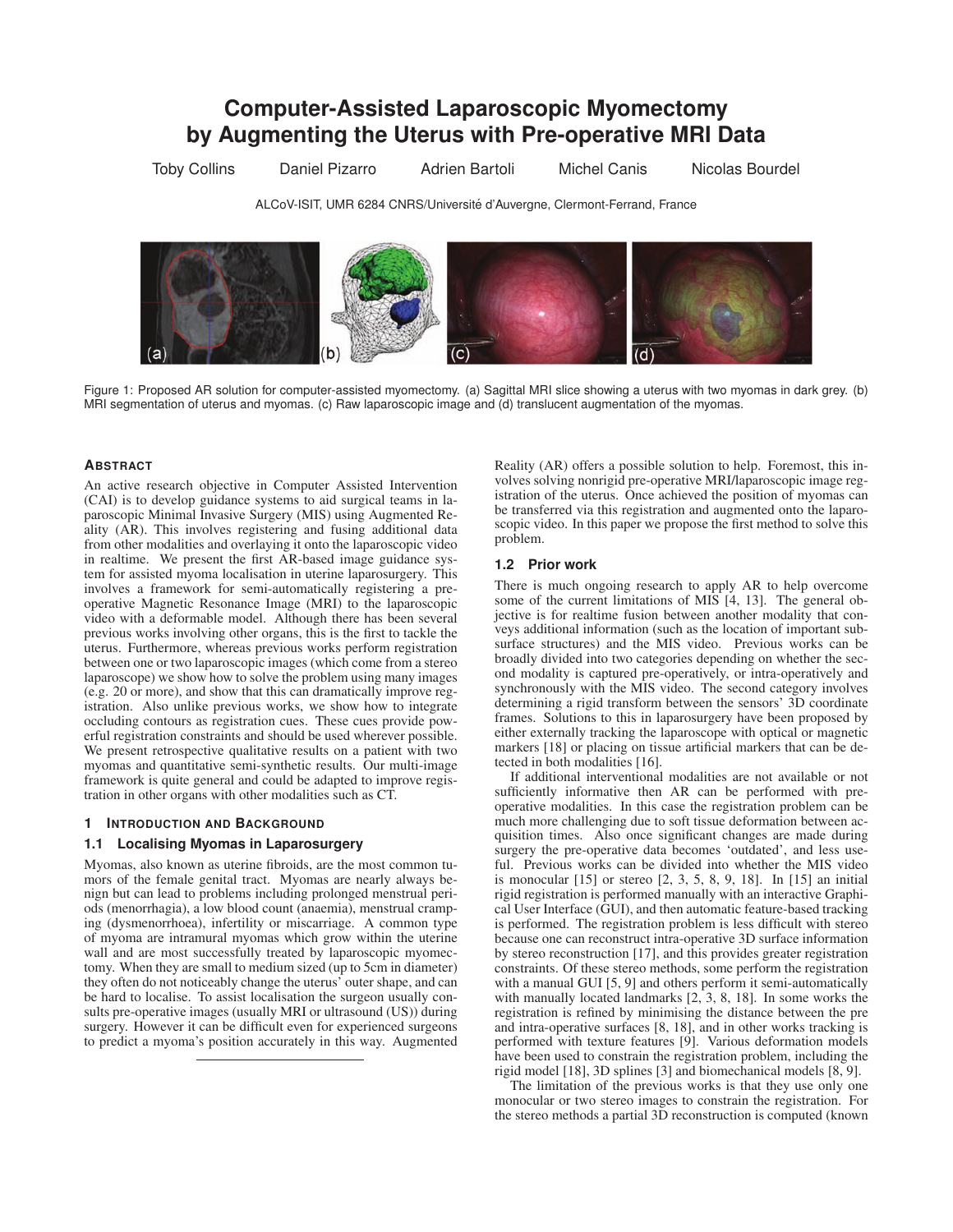as a *2.5D reconstruction* in computer vision), and all regions of the organ not visible in both images have no 3D information. Thus the registration is essentially guessed at these regions from the deformation model's prior. Secondly they do not use the organ's *occluding contours* as registration constraints. Typically a stereo reconstruction never computes 3D information well at the occluding contours. The occluding contours provide powerful boundary conditions and should be exploited whenever possible.

We present the first framework which uses *several laparoscopic images simultaneously* to perform registration between a pre-operative 3D modality and laparoscopic images. In our current work the images are captured by a monocular laparoscope, but these could have come from a stereo device. We are also the first to integrate occluding contours as registration constraints from these images. Our framework has been tested on the uterus, but it is adaptable to other organs and other pre-operative 3D image modalities.

# **2 PROBLEM SETUP AND APPROACH OVERVIEW**

#### **2.1 Problem Setup**

We use T2 weighted contrast-enhanced 1.2mm slice MR as preoperative images. For the intra-operative images, we use images streamed from a standard High Definition handheld monocular laparoscope. We assume the outer surface of the uterus has been segmented in the MRI , which can be achieved reliably using standard interactive tools such as MITK [19]. Our registration problem is therefore a 3D surface-to-2D video registration problem. We use the function  $f(\mathbf{p},t)$  to denote transforming a 3D point **p** located in the uterus in the MRI volume to its position in the laparoscopic coordinate frame at time *t*. Due to physical changes including abdominal insufflation,  $f$  is a nonrigid transform. We use  $\mathcal M$  to denote a 3D mesh model constructed from the segmentation of the uterus' outer surface (Fig. 1-b).  $\mathcal{M}$  is constructed using standard methods based on marching cubes followed by mesh smoothing and decimation. Usually the number of vertices in  $M$  will be in the order of several thousands. We restrict  $\mathcal M$  to model the uterus up to the cervix (at which point the mesh is cut). Thus  $\mathcal M$  is an open surface with disc topology.

#### **2.2 The Reference-Update Formulation**

We solve the registration problem by decomposing *f* into two transforms that can be optimised independently. We define  $f(\mathbf{p}, t_0)$  to be the *reference transform*. This transforms p to the 3D coordinate frame of the laparoscope at a reference time  $t_0$ . For all other times  $t > t_0$  we write f as the composition of  $f(\cdot, t_0)$  with an *update transform:*  $g(\cdot,t)$ , which gives:  $f(\mathbf{p},t) = g(f(\mathbf{p},t_0),t)$  (Fig. 2). This decomposition splits *f* into a component  $g(\cdot,t)$  that depends on the current time and a component  $f(\cdot,t_0)$  which does not. With this decomposition the speed of registration at time *t* is determined entirely by the time taken to solve the update transform *g*. If *g* is solvable in realtime then full registration is solvable in realtime. With respect to AR, the time taken to determine  $f(\cdot,t_0)$  manifests as a delay period before AR can run, and the time taken to solve  $f(\cdot,t_0)$  does not affect the AR frame-rate. We call the registration problems corresponding to determining  $f(\cdot,t_0)$  and  $g(\cdot,t)$  the *reference problem* and the *update problem* respectively.

#### **2.3 Solving the Reference Problem**

The reference problem involves finding  $f(\cdot,t_0)$ , which is a 3D-to-2D registration problem. Although 3D-to-2D registration is well understood and well constrained for rigid objects, it is far more challenging for nonrigid objects. Our solution is to exploit the fact that the motion of the organ with respect to the laparoscope immediately after  $t_0$  is approximately rigid (up to the time when the surgeon starts resecting). It has been shown recently that the rigid assumption holds well for describing the motion of the uterus during this period of surgery [6]. Thus we can extract *3D* information from the laparoscope using multiple images captured shortly after  $t_0$  using rigid Structure-from-Motion (SfM). This 3D information converts



Figure 2: Breaking the registration problem into a nonrigid reference transform and a rigid update transform.

the 3D-to-2D registration problem to a 3D-to-3D registration problem. Specifically, the registration problem now involves registering  $M$  to a set of intrinsically and extrinsically calibrated laparoscopic images. This significantly improves the problem's tractability compared with registering  $M$  to a single laparoscopic image.

Therefore to solve the reference problem we perform two steps. In the first step we gather frames from a short interval  $t_0 \le t \le t_1$ . We call this interval the *exploratory phase*, and in our tests this lasts approximately 20 seconds. We then perform SfM to obtain the following information: *(i)* the laparoscope's 3D rigid transforms with respect to the uterus for times  $t_0 \le t \le t_1$ , *(ii)* 2D feature correspondences in the laparoscopic images for times  $t_0 \le t \le t_1$ , and *(iii)* an estimate of the feature correspondences' 3D positions. In the second step we use this information to apply 3D constraints for registering M to the laparoscopic images in the interval  $t_0 \le t \le t_1$ . To further constrain the problem, we introduce two other complementary cues. The first are natural landmarks corresponding to the junctions formed between the fallopian tubes and the uterus. The second is the boundary contour of the uterus.

## **2.4 Solving the Update Problem and Image Fusion**

We use our recently published Wide-Baseline Multi-Texturemap Registration (WBMTR) method for solving the update problem [6]. WBMTR registers the organ in realtime on standard workstation hardware, and is robust to occlusions from *e.g.* surgical tools or partial views, and can handle large viewpoint changes. It recovers automatically if the organ is not visible in sections of the video (*e.g.* if the surgeon removes and then reinserts the laparoscope), and unlike SLAM-based tracking methods does not require successful registration in previous frames. This means WBMTR can run indefinitely over long duration videos. Note that [6] does not solve the reference problem. Once registered we transform the myoma(s) to the laparoscopic coordinate frame using the full transform  $f(\cdot,t) = g(f(\cdot,t_0),t)$ . We then render the myomas using OpenGL and blend the render with the laparoscopic image at time  $\hat{t}$  using 'x-ray' augmentation [11]. This gives the impression the uterus is translucent and the myomas can be seen inside (Fig. 1-d).

#### **3 SOLVING THE REFERENCE PROBLEM**

## **3.1 The Exploratory Protocol**

The goal of the exploratory phase is to gather sufficient views of the uterus shortly after  $t_0$  so that we can reconstruct with rigid SfM the uterus body, and to determine the 3D transforms of the laparoscope with respect to the reconstruction. To achieve this we use a simple protocol that our surgeons perform to gather these views in a repeatable manner. We call this the *exploratory protocol*. The exploratory protocol involves the laparoscope being kept in an approximately fixed position with respect to the patient, and the surgeon's assistant orbiting the uterus by moving the uterine cannula (Fig. 3). This gathers posterior, anterior and lateral views of the uterus body, and takes approximately 20 seconds to perform (giving approximately 500 video frames). The protocol is performed only once and workflow interruption is quite minimal.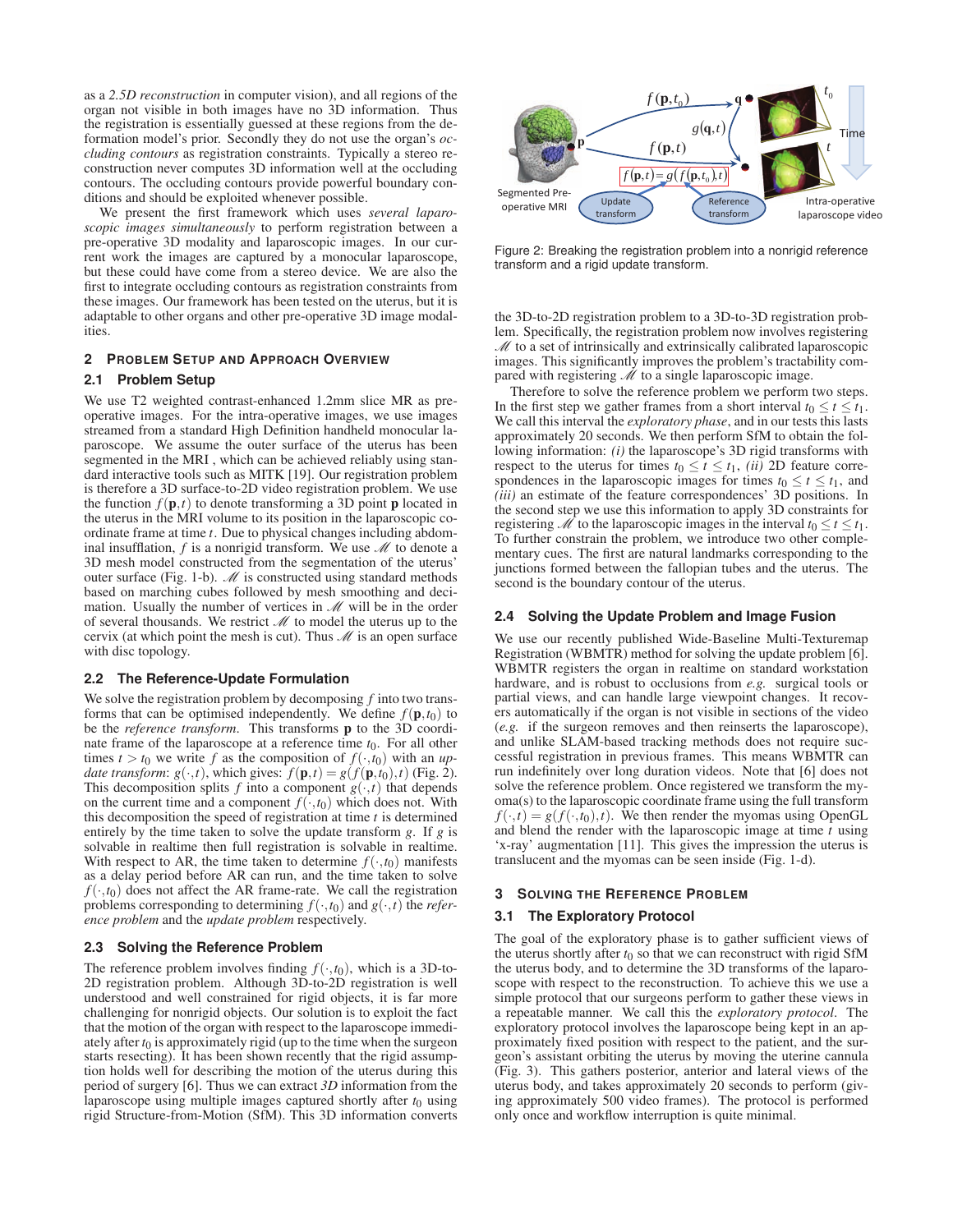

Figure 3: Frames from an exploratory video captured as the surgeon's assistant rotates the uterine cannula.

#### **3.2 Partial Dense 3D Reconstruction of the Uterus**

We first downsize the number of frames in the exploratory video to a smaller set of  $K = 10$  frames (uniformly distributed in time), which we call the keyframe set. We manually mark in the keyframe set occluding contours of the uterus and the position (if visible) of the fallopian tube junctions (Fig. 4). This takes between 1-2 minutes to perform. We then perform dense SfM on the keyframe set, ensuring that the SfM engine only uses features and pixel intensities that lie within the boundary of the uterus in each keyframe (Fig. 5). This is to ensure that motion of background structures do not adversely affect reconstruction. We have found good success using reconstructions by Photoscan [1], which for 10 images takes approximately 1 minute. To improve reconstruction accuracy, we do not self-calibrate the laparoscope jointly with 3D reconstruction. Instead, before the laparoscope is inserted we perform intrinsic calibration using OpenCV's calibration library, and keep its intrinsics fixed during 3D reconstruction.

We define the 3D reconstruction in world coordinates, and define world coordinates to be the laparoscope's 3D coordinate frame at time  $t_0$ . We use  $\mathscr T$  to denote all the information that we retain from the 3D reconstruction. This is given by  $\mathscr{T} \stackrel{\text{def}}{=} (\mathbf{Q}_j, \mathbf{M}_i, I_i, \mathbf{q}_i^j, \mathscr{S})$ . *i* ∈ [1...*K*] denotes the index of the keyframe and *j* ∈ [1...*n*] denotes the index of a reconstructed 3D feature.  $\mathbf{Q}_i \in \mathbb{R}^3$  denotes the 3D position of the *j*<sup>th</sup> feature in world coordinates.  $M_i \in SE_3$  denotes the rigid 3D transform that maps world coordinates to the laparoscopic coordinate for the *i*<sup>th</sup> keyframe, with  $M_{t_0} = I_4$ .  $q_i^j \in \mathbb{R}^2$  denotes the 2D position of the  $j<sup>th</sup>$  feature in the  $i<sup>th</sup>$  keyframe. Usually  $\mathbf{Q}_j$  will not be detected in all keyframes, so  $q_i^j$  may not be defined for all *i*.  $I_i$  denotes the *i*<sup>th</sup> keyframe.  $\mathscr S$  denotes a 3D mesh model of the reconstructed uterus with vertices defined in world coordinates.



Figure 4: Keyframes marked-up with boundary contours and the 2D positions of the Fallopian tubes/uterus junctions.



Figure 5: Partial dense 3D reconstruction of the uterus from segmented keyframes using SfM.

# **3.3 Registration Cost**

We use three complementary cues for registering the MRI uterus surface  $M$  to the set of laparoscopic keyframes from the exploratory phase. These are as follows. *Anatomical landmarks*: We have identified two anatomical that can usually be located well in laparoscopic images and on  $M$ . These are the junctions formed between the uterus body and the Fallopian tubes (Fig. 4). If  $\mathcal M$  has been registered well the distance between the landmarks on  $\mathcal M$  projected into a laparoscopic image should be close to their measured positions. *Contours*: If *M* has been registered well the boundary contours of the uterus in a laparoscopic image (Fig. 4) should lie close to the boundary of the silhouette of M. *Feature correspondence*: If *M* has been registered well then the correspondences in  $\mathscr T$  should be consistent with the registration. We now give the formal definitions of these constraints as cost functions. We represent the reference transform  $f(\cdot,t_0)$  with an (unknown) parameter vector  $\theta$  by  $f(\cdot,t_0;\theta)$ , and our goal is to recover  $\theta$ .

#### **3.4 Anatomical Landmark Constraints**

We use  $\mathbf{v}_i^L \in \mathbb{R}^2$  and  $\mathbf{v}_i^R \in \mathbb{R}^2$  to denote the 2D position of the left and right Fallopian tube/uterus junctions in the *i th* keyframe. We do not assume that a junction will be visible in all keyframes. We use  $U^L \in \mathbb{R}^3$  and  $U^R \in \mathbb{R}^3$  to denote the 3D position of the left and right Fallopian tube/uterus junctions on  $\mathcal{M}$ . The cost is as follows:

$$
C_J(\boldsymbol{\theta}) \stackrel{\text{def}}{=} \frac{1}{2K} \sum_{i=1}^K \left\| \pi \left(\mathbf{M}_i f(\mathbf{U}^L, t_0; \boldsymbol{\theta}), \mathbf{K} \right) - \mathbf{v}_t^L \right\|_2^2 + \left\| \pi \left(\mathbf{M}_i f(\mathbf{U}^R, t_0; \boldsymbol{\theta}), \mathbf{K} \right) - \mathbf{v}_i^R \right\|_2^2 \tag{1}
$$

The perspective projection of a 3D point in the laparoscopic coordinate frame onto its image is given by  $\pi(\mathbf{x}, \mathbf{K})$ , where **K** is the intrinsic calibration matrix. Because the laparoscope is calibrated, we can undo the effects of lens distortion, and  $\pi$  is then given by  $\pi(\mathbf{x}, \mathbf{K}) = \frac{1}{\mathbf{K}_3 \mathbf{x}} [\mathbf{K}_1 \mathbf{x}, \mathbf{K}_2 \mathbf{x}]^\top$ , where  $\mathbf{K}_k$  denote the  $k^{th}$  row of **K**. Notice that information in the 3D reconstruction  $\mathcal{T}$  is used in this cost.<br>Take the left junction  $U^L$  as an example. First  $U^L$  is transformed according to a nonrigid deformation  $f(\mathbf{U}^L, t_0; \theta)$  to transform it into world coordinates. Then  $M_i$  is applied to transform it into the laparoscopic coordinate frame. Thus for any  $\theta$  we have the predicted 2D positions of U*<sup>L</sup>* in *each* keyframe.

#### **3.5 Contour Constraints**

We assume that the user has been able to partially mark the boundary contours of the uterus in the keyframes. We do not assume the whole boundary has been provided by the user. This cannot be achieved if for example the uterus is occluded by other organs such as the bladder or intestines. We rasterise the user's contours in each keyframe to obtain a collection of *Mi* pixels on the contour. We store this as  $C^i \in \mathbb{R}^{M_i \times 2}$ , where the *m<sup>th</sup>* row of  $C^i$  (which we denote by  $C_m^i$ ) holds the 2D pixel position of the  $m^{th}$  point on a contour in the *i*<sup>th</sup> keyframe. We use the function  $s(M, t_0; \theta, M_i, K)$ to denote the silhouette generator function. This function first deforms  $M$  according to  $\theta$  and then transforms it to the *i*<sup>th</sup> coordinate frame via  $M_i$ . Next the silhouette of  $\mathcal M$  is computed on the 2D image plane, and 2D contours are generated on the boundary of the silhouette. The contour cost is then defined as:

$$
C_S(\theta) \stackrel{\text{def}}{=} \frac{1}{K} \sum_{i=1}^K \frac{1}{M_i} \sum_{m=1}^{M_i} d\left(s(\mathcal{M}, t_0; \theta, \mathbf{M}_i, \mathbf{K}), \mathbf{C}_m^i\right)^2 \tag{2}
$$

where  $d(\mathscr{C}, \mathbf{c})$  denotes the minimum Euclidean distance from a 2D point  $c \in \mathbb{R}^2$  to the 2D contours  $\mathscr{C}$ . In practice  $s(\mathscr{M}, t_0; \theta, \mathbf{M}_i, \mathbf{K})$ can be approximated by rendering the deformed mesh using zbuffering. This makes computing the silhouette contours fast, however it causes difficulty for gradient-based optimisation because  $C_S$ is hard to differentiate due to quantisation induced by z-buffering. Our solution is to approximate *CS* using *virtual contour correspondences*, in a similar fashion to [10], but here we work directly with the 3D mesh. The idea is that at a given iteration during optimisation we can construct for each  $\mathbf{C}_m^i$  a virtual correspondence on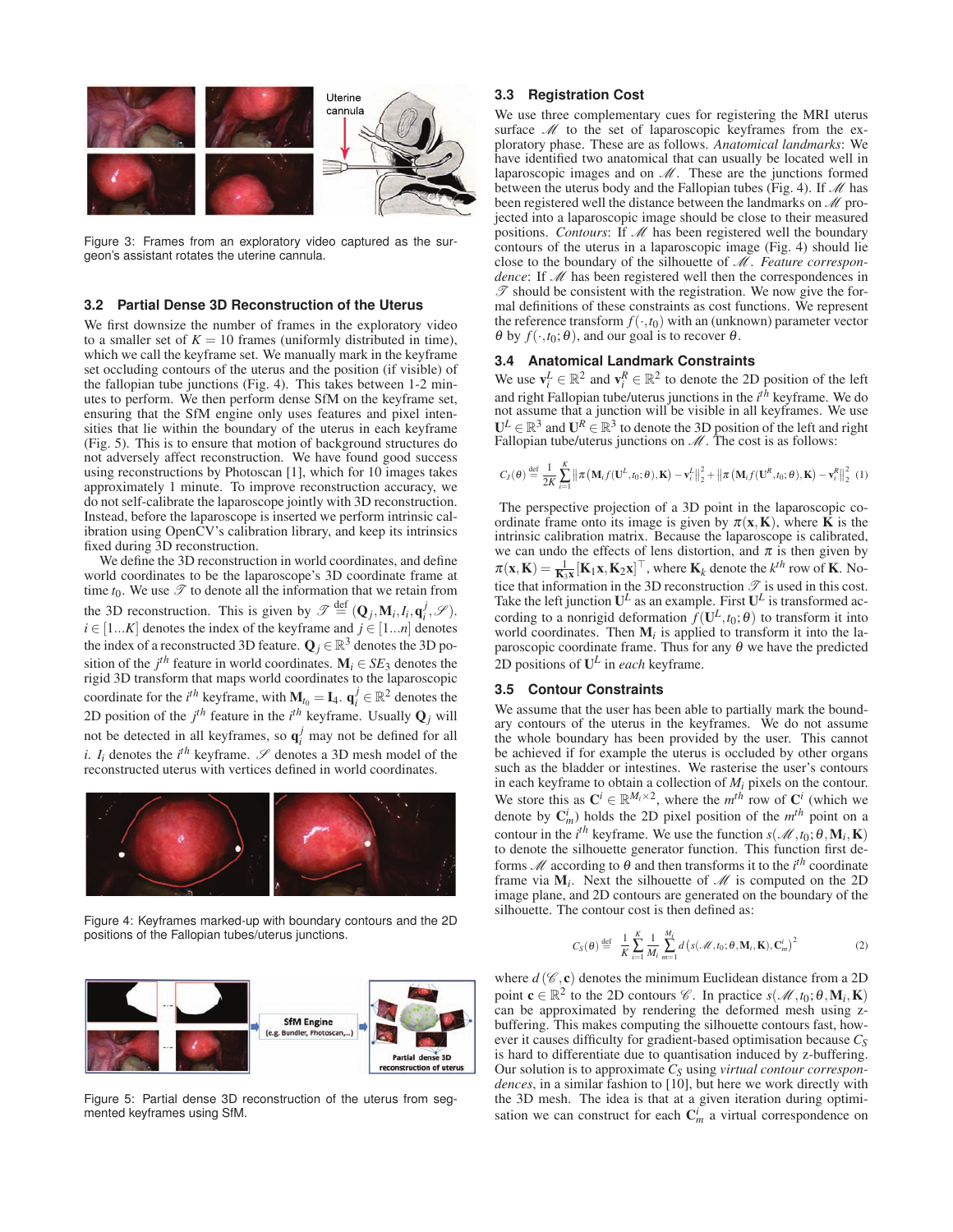$M$ . This virtual correspondence is the point on  $M$  that projects closest to  $C_m^i$  in the *i*<sup>th</sup> keyframe. By keeping this virtual correspondence fixed for a single optimisation iteration, we can obtain a differentiable cost function. We achieve this as follows. First  $\mathcal M$  is deformed according to  $\theta$  and then transformed to the  $i^{th}$  coordinate frame via  $M_i$ . Next  $\mathcal M$  is rendered with z-buffering, and from this we compute the silhouette of  $\mathcal{M}$ . For each point  $\overline{C}_m^{\overline{I}}$  we then com-<br>pute the closest pixel on the silhouette's contour. If this pixel is at a point  $\mathbf{d}^i_m \in \mathbb{R}^2$ , we then cast an optical ray through  $\mathbf{d}^i_m$  and intersect it with  $\mathcal M$ . This intersection point gives us a virtual correspondence on *M*. We define  $D_m^i \in \mathbb{R}^3$  to be the virtual correspondence in the MRI's 3D coordinate frame. Our approximation to  $C_S$  is then given by:

$$
C'_{S}(\theta) \stackrel{\text{def}}{=} \frac{1}{K} \sum_{i=1}^{K} \frac{1}{M_{i}} \sum_{m=1}^{M_{i}} \left\| \pi \left( \mathbf{M}_{i} f(\mathbf{D}_{m}^{i}, t_{0}; \theta), \mathbf{K} \right) - \mathbf{C}_{m}^{i} \right\|_{2}^{2} \tag{3}
$$

 $C'_{S}$  is useful for gradient-based optimisation because if *f* is differentiable up to the  $c^{th}$  order, then so is  $C_S'$ . Note that at each iteration  $\mathbf{D}_m^i$  may change, and so  $\mathbf{D}_m^i$  is like an ICP correspondence.

## **3.6 Correspondence Constraints**

So far we have used only the rigid transforms M*<sup>i</sup>* from the 3D reconstruction information in  $\mathscr{T}$ . Our third cost function enforces that the correspondence information in  $\mathscr T$  should be consistent with  $f(\cdot,t_0;\theta)$ . Specifically, we enforce that *M* should be deformed by  $\theta$  such that the 2D correspondences  $\mathbf{q}_i^k$  are predicted well. We do this by introducing *N* point correspondences  $\mathcal{Y} = {\mathbf{y}_1, ..., \mathbf{y}_N}$  that we define on the surface of  $\mathcal{M}$ . A cost is then given to  $\theta$  if these points do not project close to the correspondence positions  $q_i^j$  in the images. Because  $M$  is a 2D manifold embedded in 3D space, it is easier to define  $\mathscr Y$  in 2D using a 2D parameterisation of  $\mathscr M$ . Because M has disc topology a natural 2D parameterisation can be made by conformally flattening  $M$ . We denote the domain of this flattening by  $\Omega \in \mathbb{R}^2$ , and the flattening gives us the function  $h(\mathbf{y}_i): \mathbb{R}^2 \to \mathbb{R}^3$  which maps the 2D point  $\mathbf{y}_i \in \Omega$  in  $\Omega$  to its 3D position in the MRI. The feature correspondence cost then writes as:

$$
C_F(\theta, \mathcal{Y}) \stackrel{\text{def}}{=} \frac{1}{KN} \sum_{i=1}^{K} \sum_{j=1}^{N} \rho \left( \pi \left( \mathbf{M}_i f(h(\mathbf{y}_j), t_0; \theta), \mathbf{K} \right) - \mathbf{q}_i^j \right)
$$
  

$$
\rho(\mathbf{x}) \stackrel{\text{def}}{=} \sum_{i=1}^{2} 2 \left( \sqrt{1 + \mathbf{x}_i^2 / 2} - 1 \right)
$$
 (4)

Eq. (4) enforces that the positions of  $y_j$  projected into the *i*<sup>th</sup> keyframe should be close to  $q_i^j$ . Because  $\mathcal Y$  is unknown, it must be optimised together with  $\theta$ . One can think of Eq. (4) as a type of constrained multiview triangulation where the feature positions are optimised on the surface of the uterus jointly with estimating the nonrigid deformation of the uterus. The function  $\rho$  is an Mestimator which we use to handle the fact that the output from a SfM engine is never perfect and some correspondences will be incorrect. The M-estimator provides robustness to such errors. In our current system we use the  $\mathcal{L}_1 - \mathcal{L}_2$  M-estimator.

#### **3.7 Deformable Model, Initialisation and Optimisation**

The total registration cost is given by:

$$
C(\theta, \mathscr{Y}) = C_J(\theta) + \gamma C_S'(\theta) + \lambda C_F(\theta, \mathscr{Y}), \tag{5}
$$

Where  $\gamma$  and  $\lambda$  are weights associated with  $C'_{\rm S}$  and  $C_{\rm F}$  respectively. In the framework outlined so far we have kept things independent of the deformation model. We now explain the model we currently use for the uterus. The biomechanical properties of the uterus have been studied in *e.g.* [14], which showed considerable intra and intersubject variability (its Young's modulus ranged from 20.3 kPa to 1379 kPa). Thus using a precise biomechanical model is challenging. We propose using a simpler deformable model, since the deformation between the uterus in the MRI and during laparosurgery is

simple and mostly caused by compression from the abdominal wall. To model this we use an affine transform, which has been used successfully for registering other soft organs [12]. Thus  $f(\cdot,t_0)$  transforms a 3D point **p** in the MRI according to  $f(\mathbf{p}, t_0) = \mathbf{A}\mathbf{p} + \mathbf{t}$ , with  $(A \in \mathbb{R}^{3\times3}, t \in \mathbb{R}^{3\times1})$  being a 3D affine transform. Therefore  $\theta$ holds the 12 coefficients of  $(A, t)$ .

If ground-truth registrations were available  $\gamma$  and  $\lambda$  can be learned from training examples. At present we do not have groundtruth registrations (since these are very difficult to obtain), so instead we manually set  $\gamma$  and  $\lambda$ . A nice property of our cost functions is that all costs are defined in pixels, which makes setting  $\gamma$ and  $\lambda$  easier. In our experiments we use  $\gamma = 1e^{-1}$  and  $\lambda = 1e^{-1}$ .

We initialise  $\theta$  and  $\mathscr Y$  as follows. We know in advance the approximate pose of the uterus with respect to the laparoscope at time *t*0. This is because the laparoscope is inserted through the abdomen at a standard location above the navel, its tip is approximately 10cm from the uterus, and the laparoscope is rotated to view the uterus in a canonical 'upright' position (Fig. 4-left). This information provides *a priori* a rough estimate of the rigid transform  $M_0 \n\in SE_3$ that maps the MRI to world coordinates. We thus initialise A with **M**<sub>0</sub>. We initialise  $y_j \in \mathcal{Y}$  as follows. We first transform  $\mathcal{M}$  to world coordinates using  $M_0$ . Then we take the 3D estimate  $Q_i$  of the correspondences in world coordinates (from  $\mathscr{T}$ ) and find the closest 3D points on  $\mathcal M$ . These closest points are then mapped to the 2D parameterisation of  $M$  via  $h$  (§3.6) to give us an initial estimate of  $y_j$ . Having initialised  $\theta$  and  $\mathscr Y$ , these are then refined by minimising Eq. (5) using gradient-based optimisation. Specifically we use Gauss-Netwon iterations with backtracking line-search. In practice we have found convergence to be fast, and typically taking fewer than 10 iterations.

#### **4 EVALUATION**

#### **4.1 Evaluation with a Synthetic Phantom**

We present quantitative results with a synthetic phantom that we constructed by 3D printing a uterus CAD model in a rigid material. The phantom simulates the intra-operative state of the uterus, where we assume rigid motion. The phantom body (shown in Fig. 6(a)) was  $90 \times 60 \times 60$  mm<sup>3</sup> and it was printed in color with a realistic texture obtained from images of a human uterus.



Figure 6: (a) CAD model of the rigid phantom. (b) 3D printed phantom inside a pelvic trainer with a 10mm Karl Storz HD laparoscope. (c) Laparoscopic images of the phantom.

We introduce the rigid phantom into a pelvic trainer (see Fig. 6(b)) to simulate the laparoscopic conditions. We use a 10mm Karl Storz HD laparoscope that is fixed to the pelvic trainer trough a flexible arm. We perform the exploratory video, keeping  $K = 20$ keyframes (see Fig. 7) from where we have manually marked the boundary contours and the fallopian tube junctions. Fig. 7 shows the reconstructed sparse point cloud from PhotoScan.

We artificially deform the intra-operative CAD model to simulate the shape of the uterus in its pre-operative state. To this end we use a volumetric deformation model represented with the Thin Plate Spline (TPS). Our TPS is defined by a set of  $2 \times 3 \times 3$ control points that uniformly cover the intra-operative uterus volume. By perturbing the reference grid of control points we create non-linear volumetric deformations (see Fig 7, right). We generate many pre-operative test models by first applying a random global affine transform to the reference control points followed by a random displacement of standard deviation  $\sigma_p = 10$ *mm*. We write the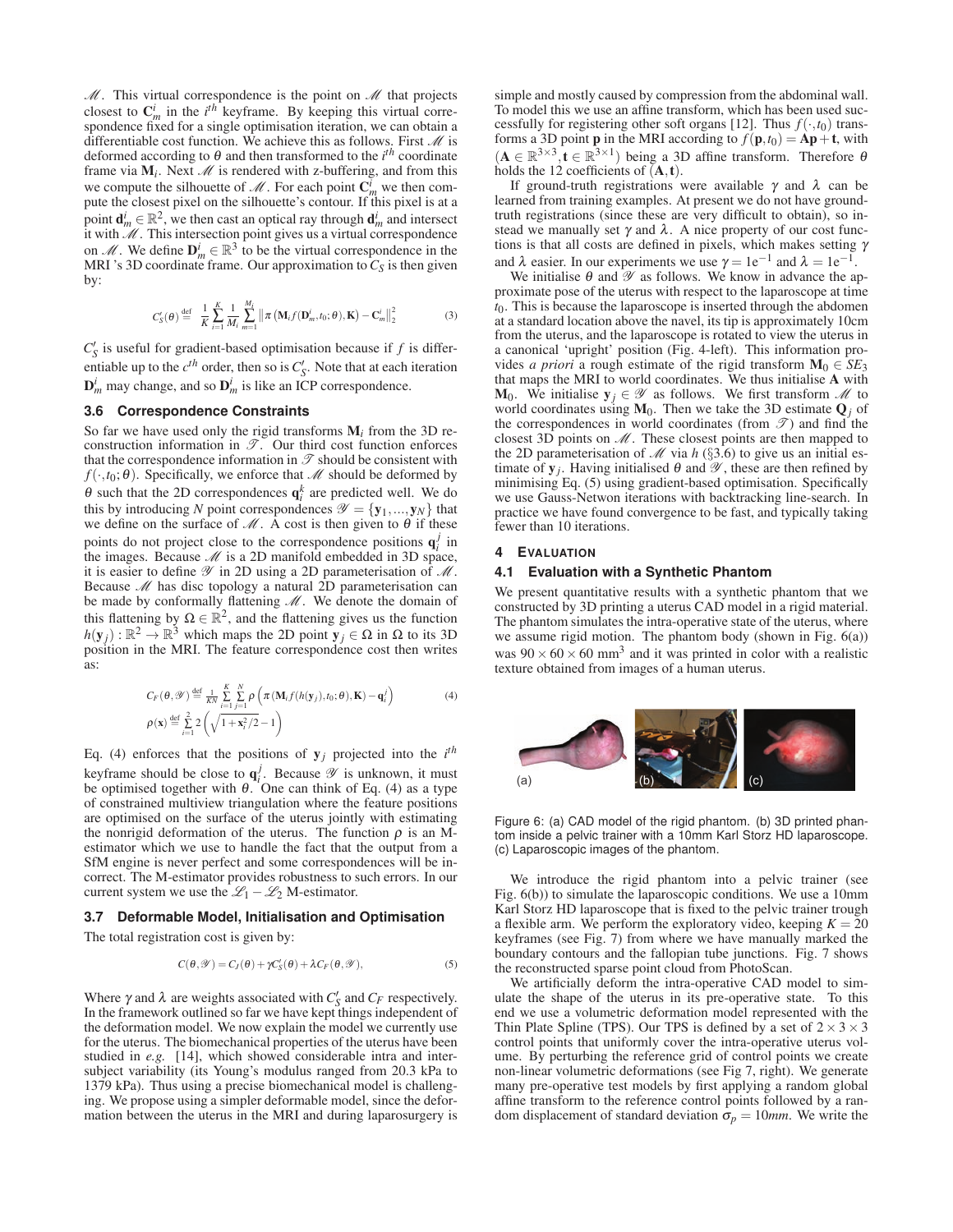

Figure 7: Left: Some of the  $K = 20$  exploratory video keyframes with manually marked contours. Middle: Sparse 3D cloud from SfM computed by PhotoScan. Right, up: Pre-operative model overlaid with the TPS grid of control points. Right, down: Several synthetic deformations obtained with the TPS.

TPS as  $w_{TPS}(\cdot, \theta_{TPS})$ , where  $\theta_{TPS}$  holds the control centers (*i.e.*  $18 \times 3$  parameters in total). We highlight that the synthetic deformation we induce with the TPS model is not exactly approximated by our affine model. We use this fact to test our system under nonmodelled deformations which can likely occur when dealing with a real uterus. Our quantitative experiment tests the influence of the number of views used during the registration. We randomly select sets of  $\{2,3,4,5,6,7,10,15\}$  images from the  $K = 20$  keyframes. For each set of views we test 50 randomly-generated pre-operative models. Fig. 8 shows the initial shapes of three pre-operative models overlaid with the marked contours from three different views.



Figure 8: (a), (b) and (c) show the initial projection of three different pre-operative models (one model per column) in three different views (one view per row) using the z-buffer. We overlay on top the contours from each view given by the user.

For each trial we measure registration error in 3D by discretising the intra-operative volume with a grid of  $100 \times 100 \times 100$  voxels. We denote as  $\mathcal V$ , the set of voxels in the interior of the uterus. We define the registration error  $\varepsilon_r$  as:

$$
\varepsilon_r^2 = \frac{1}{N_\mathcal{V}} \sum_{\mathbf{q} \in \mathcal{V}} \| f(w_{TPS}(\mathbf{q}; \theta_{TPS}), t_0; \theta) - \mathbf{q} \|^2.
$$
 (6)

Fig. 9(a) shows the mean registration error we achieve as a function of the number of keyframes available, whereas Fig. 9(b) shows the mean number of iterations it takes our method to reach convergence. Fig. 9(c) shows the registration accuracy by texturing the surface with the mean registration error at each surface's point. What we see is a clear reduction in registration error with increased numbers of views, and saturating at approximately 8 views beyond which the registration error is approximately 1.4mm. The distribution of errors at 2 views in Fig. 9(c) shows a tendency for greater error away from the uterus head towards the cervix. The reason for this is that with only a few views the uterus head is quite well constrained by the feature correspondences from the SfM reconstruction. However, further into the uterus the registration becomes less well constrained which leads to greater error. By contrast with more views we have more constraints from contour information and also more from feature correspondences, and this significantly improves the registration. We also see a significant reduction in the number of iterations for convergence with more views.

# **4.2 Evaluation with a Patient**

We present preliminary qualitative results on a patient with two myomas (Fig. 1). One myoma was large, with a diameter of 121mm, and the other medium sized with a diameter of 52mm.  $M$  was constructed by performing an interactive segmentation of the MRI using MITK [19], followed by meshing with marching cubes, two iterations of Laplacian mesh smoothing and then mesh decimation with quadratic edge collapse [7] to give a mesh of 6210 vertices. The laparoscopic video was recorded during the patient's myomectomy and we performed the registration and augmentation offline after surgery on a 50 second video clip before resection began (including the 20 second exploratory phase). We used Photoscan to perform SfM on 10 keyframes from the exploratory phase, and this computed correspondences for 321 image features located on the uterus. The cost function in Eq. (5) was optimised in 6 Gauss-Newton iterations. This took approximately 15 seconds to compute using an unoptimised Matlab implementation with a C++ zbuffer implementation. The registration for the frames after the exploratory video was achieved using the method presented in [6], which processed each frame in approximately 37.0ms (or 27fps). We show four frames from the clip in Fig. 10 (top row), together with an overlay of  $M$  registered to each frame. We show with a red contour the silhouette boundary of  $\mathcal M$  in each frame. Qualitatively we see that the red contours align well to the real image contours, and the supplied video shows clearly that the registration track the uterus well over the sequence. This indicates that the affine deformable model we use is sufficiently complex to approximate well the nonrigid deformation of the uterus. In Fig. 10 (bottom row) we show the visual augmentation of the myomas in each frame (the larger myoma is in green and the smaller is in blue). The surgeon who conducted the myomectomy reported that localising the small myoma was difficult, and took them approximately 15 minutes. After surgery they inspected our augmentations and confirmed that both myomas appeared to be localised well by our system. This promising result indicates the potential benefit for using our AR system during surgery.

# **5 CONCLUSION**

We have presented an Augmented Reality solution for assisting the localisation of myomas during laparoscopic surgery. This has been achieved by nonrigidly registering the uterus and myomas from the MRI to the laparoscopic video. This is a challenging problem which we tackle by factoring the registration into two components. The first component is the reference registration, which registers the uterus at a single reference time during surgery. The second component is the update registration, which can be achieved quickly and fully automatically by rigid registration. This paper has focused on solving the reference problem. The main contribution is to show that this can be solved by registering the MRI of the uterus to *multiple* laparoscopic images (which we call keyframes) that are intrinsically and extrinsically calibrated using rigid SfM. Therefore we solve the reference problem by registering the MRI to multiple keyframes *simultaneously*. Registration is performed using three